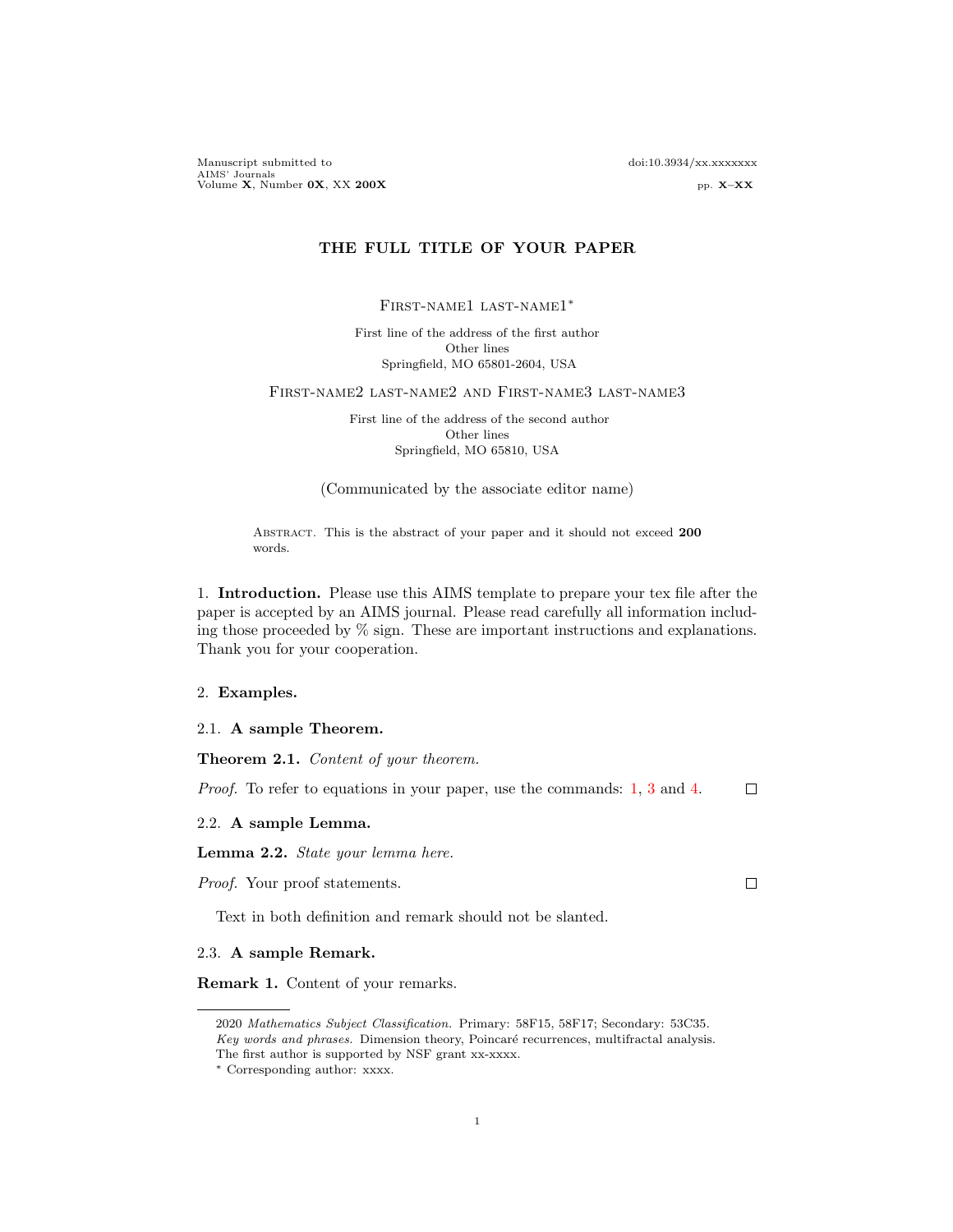# 2.4. A sample Definition.

**Definition 2.3.** Sample: Let  $\phi_t$  be an Anosmia flow on a compact space V and  $A \subset V$  a dense set. Say that the upper Lacunae exponents are  $\frac{1}{2}$ -pinched on A if

<span id="page-1-0"></span>
$$
\sup_{x \in A} \frac{\max\{|\bar{\lambda}| : \bar{\lambda} \text{ is a nonzero upper Lyapunov exponent at } x\}}{\min\{|\bar{\lambda}| : \bar{\lambda} \text{ is a nonzero upper Lyapunov exponent at } x\}} \le 2. \tag{1}
$$



Figure 1. Here is the Caption of your figure

## 2.5. Example of inserting a Figure.

# 3. How to align the math formulas.

## <span id="page-1-2"></span>Theorem 3.1. Content of your theorem.

In the proof below, we would like to show you how to align the math formulas: Proof of Theorem [3.1.](#page-1-2) Please refer to the following example and align your math formulas:

$$
\theta_{\varepsilon} \wedge d\theta_{\varepsilon}^{n-1} = (\theta_{0} + \varepsilon \alpha) \wedge (d(\theta_{0} + \varepsilon \alpha))^{n-1} \text{ since } d\alpha = 0
$$
  
\n
$$
= (\theta_{0} + \varepsilon \alpha) \wedge (d\theta_{0})^{n-1} + \theta_{0} \wedge d\theta_{0}^{n-1} - \varepsilon d(\alpha \wedge \theta_{0} \wedge d\theta_{0}^{n-2})
$$
  
\n
$$
+ \theta_{0} \wedge d\theta_{0}^{n-1} + \varepsilon \alpha \wedge d\theta_{0}^{n-1}
$$
  
\n
$$
= \theta_{0} \wedge d\theta_{0}^{n-1} - \varepsilon d(\alpha \wedge \theta_{0} \wedge d\theta_{0}^{n-2}),
$$
\n(2)

<span id="page-1-1"></span>It also can be aligned in the following way:

$$
\theta_{\varepsilon} \wedge d\theta_{\varepsilon}^{n-1}
$$
\n
$$
= (\theta_0 + \varepsilon \alpha) \wedge (d(\theta_0 + \varepsilon \alpha))^{n-1} \quad \text{since } d\alpha = 0
$$
\n
$$
= (\theta_0 + \varepsilon \alpha) \wedge (d\theta_0)^{n-1} + \theta_0 \wedge d\theta_0^{n-1} - \varepsilon d(\alpha \wedge \theta_0 \wedge d\theta_0^{n-2})
$$
\n
$$
+ \theta_0 \wedge d\theta_0^{n-1} + \varepsilon \alpha \wedge d\theta_0^{n-1}
$$
\n
$$
= \theta_0 \wedge d\theta_0^{n-1} - \varepsilon d(\alpha \wedge \theta_0 \wedge d\theta_0^{n-2}),
$$
\n(3)